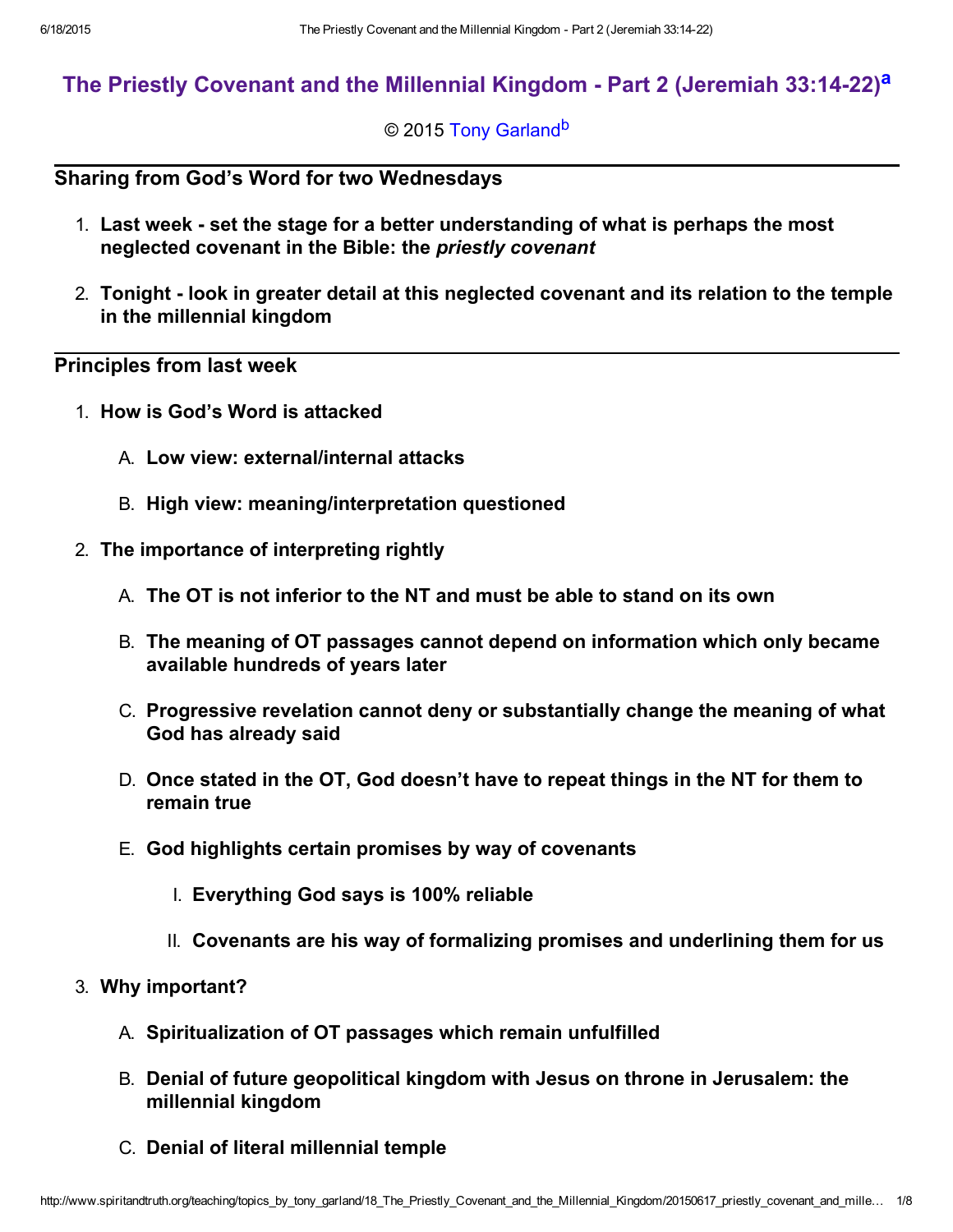- D. If God does intend to literally reign from Jerusalem, complete with a literal temple, how else could He have said it?
- 4. Relation to the priestly covenant
	- A. Taking the covenant at face value leads us to passages concerning the millennial temple
	- B. Understanding the priestly covenant provides yet more evidence that the descriptions of the millennium and its temple must be understood literally, not figuratively or spiritually

# The Priestly Covenant (again)

1. Jeremiah 33:14-22

[14] 'Behold, the days are coming,' says the LORD, 'that I will perform that good thing which I have promised to the house of Israel and to the house of Judah: **[15]** 'In those days and at that time I will cause to grow up to David A Branch of righteousness; He shall execute judgment and righteousness in the earth. [16] In those days Judah will be saved, And Jerusalem will dwell safely. And this is the name by which she will be called: THE LORD OUR RIGHTEOUSNESS' [17] "For thus says the LORD: 'David shall never lack a man to sit on the throne of the house of Israel; [18] nor shall the priests, the Levites, lack a man to offer burnt offerings before Me, to kindle grain offerings, and to sacrifice continually.' " [19] And the word of the LORD came to Jeremiah, saying, [20] "Thus says the LORD: 'If you can break My covenant with the day and My covenant with the night, so that there will not be day and night in their season, [21] then My covenant may also be broken with David My servant, so that he shall not have a son to reign on his throne, and with the Levites, the priests, My ministers. **[22]** As the host of heaven cannot be numbered, nor the sand of the sea measured, so will I multiply the descendants of David My servant and the Levites who minister to Me.' " (Jeremiah [33:14–22\)](http://www.spiritandtruth.org/bibles/nasb/b24c033.htm#Jer._C33V14) [1](#page-6-1)

- <span id="page-1-0"></span>2. Who fulfills the king part?
- 3. Who fulfills the priest part? Jesus? Why or why not?
	- A. Nelson Study Bible: "The Levitical priesthood would likewise be heirs to a divine succession in overseeing the sacrificial system in the Jerusalem temple. Jesus, as Priest and King, fulfills both offices in the New Covenant."
	- B. Concerning the role of Jesus as an eternal priest in the order of Melchizedek, the writer of Hebrews tells us
		- I. Heb. 7:11-14 Therefore, if perfection were through the Levitical priesthood (for under it the people received the law), what further need was there that another priest should rise according to the order of Melchizedek, and not be called according to the order of Aaron? For the priesthood being changed, of necessity there is also a change of the law. For He of whom these things are spoken belongs to another tribe, from which no man has officiated at the altar. For it is evident that our Lord arose from Judah, of which tribe Moses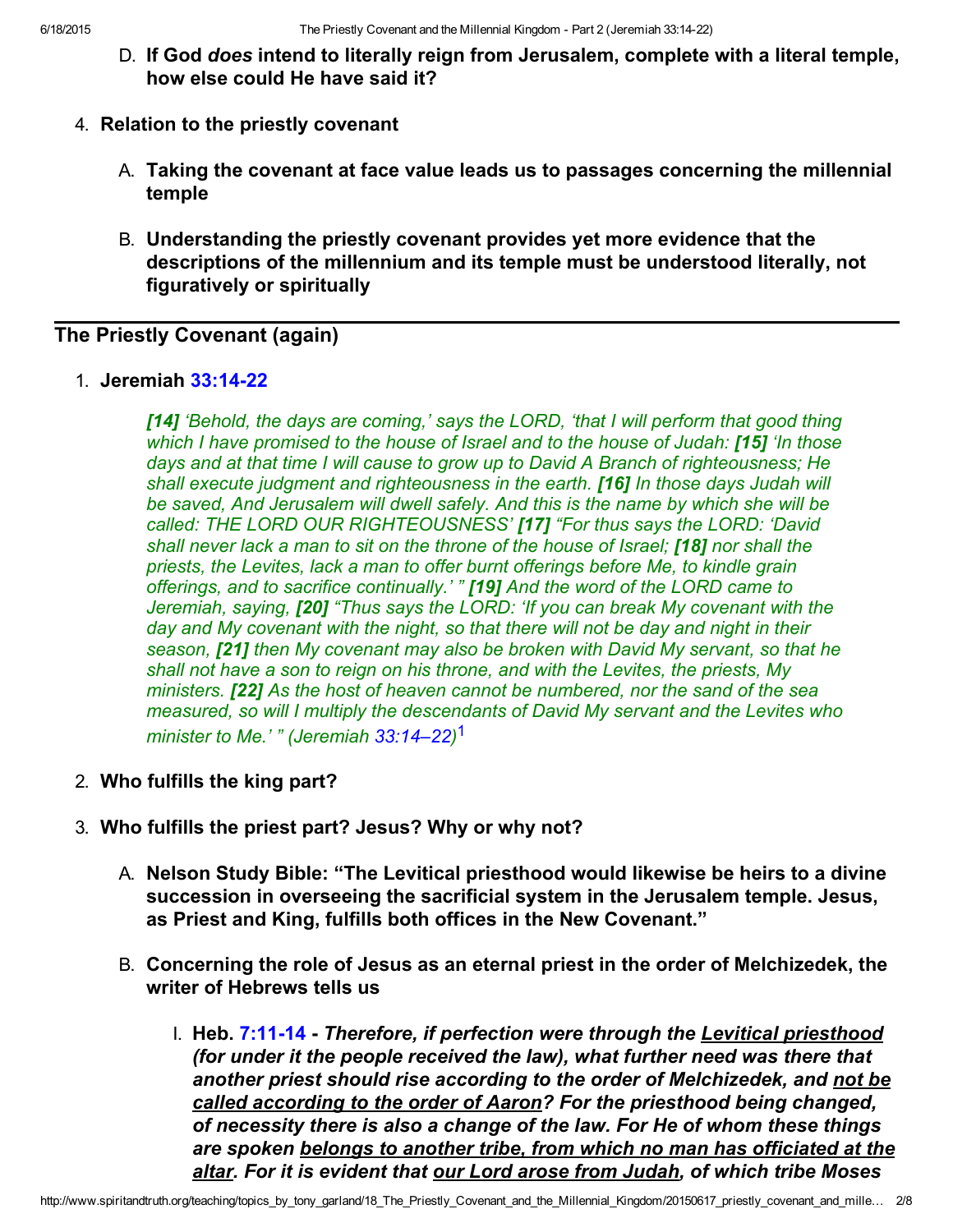spoke nothing concerning priesthood.

- C. If Jesus had to be a physical descendant in the line of Judah to qualify as Messiah, how can it be said he doesn't have to be a physical descendant in the line of Levi to fulfill the similar promise to Levi?
- D. If Jesus can fulfill the promise of an ongoing Levitical priesthood in this passage without being a descendant of Levi, then what stops someone else from claiming to qualify as Messiah without being a physical descendant of David?
- E. It is just at passages such as this that our rules of sound interpretation MUST guide us
	- I. It simply won't do to "spiritualize" the meaning away
		- a. Albert Barnes: This promise also has been not literally, but spiritually fulfilled, for in this sense only have the seed of David and the Levites been multiplied.
- 4. The problem: Jeremiah clearly states something which
	- A. Has never been fulfilled in history past
	- B. Predicts something many Christians cannot (will not?) accept: a future Levitical priesthood in a future literal temple
- 5. The interpretive solution is two-fold
	- A. Follow plain meaning, especially where covenant promises are involved
	- B. Look for other passages of Scripture to confirm what is said and shed further light
	- C. The Bible is the best interpreter of the Bible!
	- D. This is where the priestly covenant comes in to help
- 6. Millennial clues
	- A. In those days and at that time . . .
		- I. He shall execute judgment and righteousness in the earth (Jer. [33:15](http://www.spiritandtruth.org/bibles/nasb/b24c033.htm#Jer._C33V15))
		- II. Judah shall be saved and Jerusalem will dwells safely (Jer.  $33:16$ )
		- III. Jerusalem called YHWH tsidkenu, "the Lord, the righteousness of us" (Jer. [33:16](http://www.spiritandtruth.org/bibles/nasb/b24c033.htm#Jer._C33V16))
	- B. Interestingly, the priestly covenant also leads us to the millennium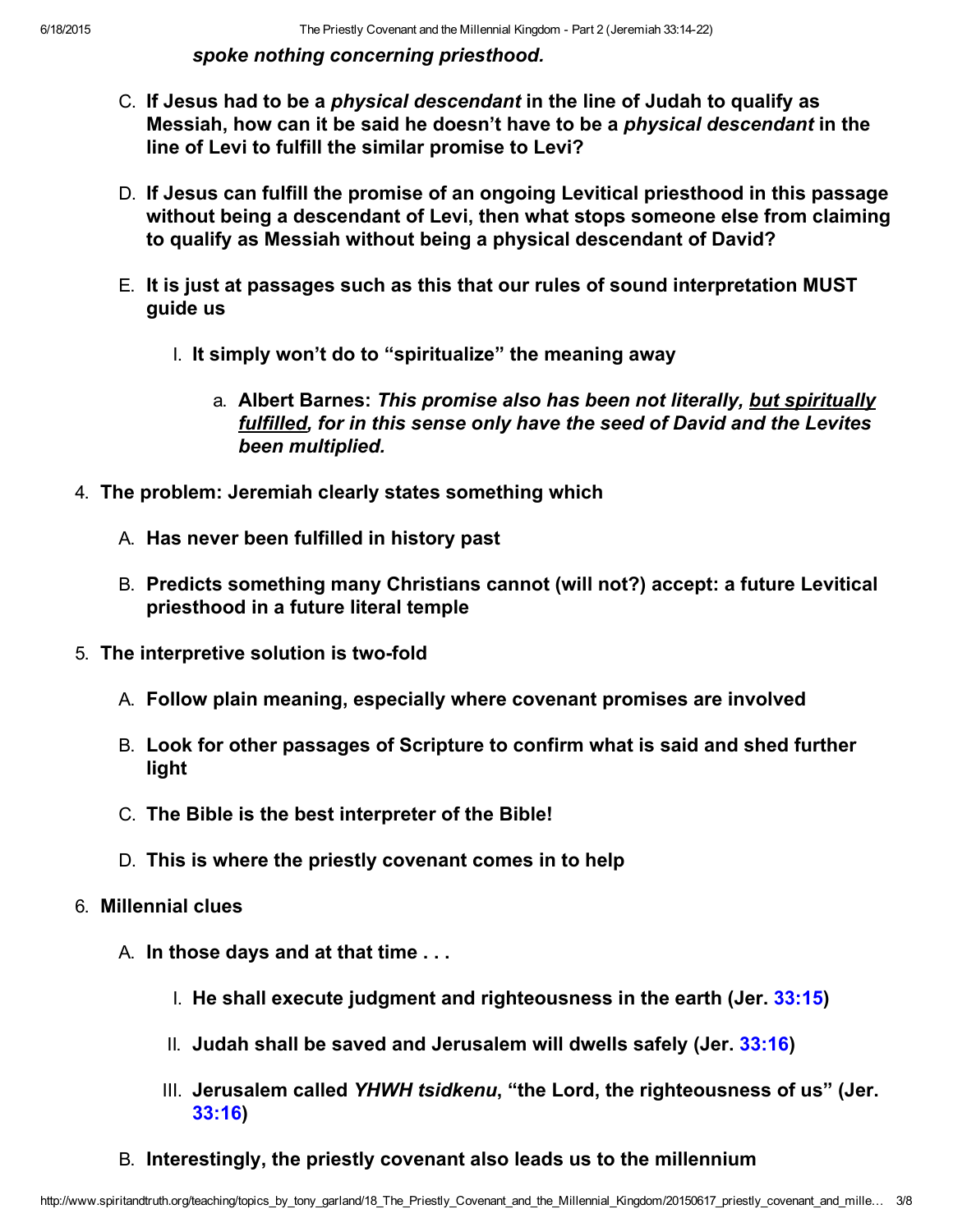## 7. A priestly "line of promise"

- A. (Two primary ways to study Scripture: verse-by-verse and topically, using crossreferences.)
- B. Levi
	- I. Num. 8:14-16 . . . you shall separate the Levites from among the children of Israel, and the Levites shall be Mine. After that the Levites shall go in to service the tabernacle of meeting. So you shall cleanse them and offer them like a wave offering. For they are wholly given to Me from among the children of Israel; I have taken them for Myself instead of all who open the womb, the firstborn of all the children of Israel.
	- II. Basis for special treatment of Levi: their zeal for God (Ex. 32:26-28)
	- III. Mal. [2:4](http://www.spiritandtruth.org/bibles/nasb/b39c002.htm#Mal._C2V4) "Then you shall know that I have sent this commandment to you [the priests], That My covenant with Levi may continue," Says the LORD of hosts. ""My covenant was with him, one of life and peace, And I gave them to him that he might fear Me; So he feared Me And was reverent before My name."
- C. Aaron given eternal priesthood
	- I. Ex. 18:8.[19](http://www.spiritandtruth.org/bibles/nasb/b02c018.htm#Ex._C18V19)  And the Lord spoke to Aaron . . . All the heave offerings of the holy things, which the children of Israel offer to the LORD, I have given to you and your sons and daughters with you as an ordinance forever; it is a covenant of salt forever before the LORD with you and your descendants with you.
	- II.  $Ex. 29:9$  And you shall gird them with sashes, Aaron and his sons, and put the hats on them. The priesthood shall be theirs for a perpetual statute. So you shall consecrate Aaron and his sons.
- D. Promise to grandson Phinehas (Num. 25:6-13)
	- I. Num. 25:6-8 And indeed, one of the children of Israel came and presented to his brethren a Midianite woman in the sight of Moses and in the sight of all the congregation of the children of Israel, who were weeping at the door of the tabernacle of meeting. Now when Phinehas the son of Eleazar, the son of Aaron the priest, saw it, he rose from among the congregation and took a javelin in his hand; and he went after the man of Israel into the tent and thrust both of them through, the man of Israel, and the woman through her body. So the plague was stopped among the children of Israel.
	- II. Num. 25:11-13 Phinehas the son of Eleazar, the son of Aaron the priest, has turned back My wrath from the children of Israel, because he was zealous with My zeal among them, so that I did not consume the children of Israel in My zeal. Therefore say, 'Behold, I give to him My covenant of peace; and it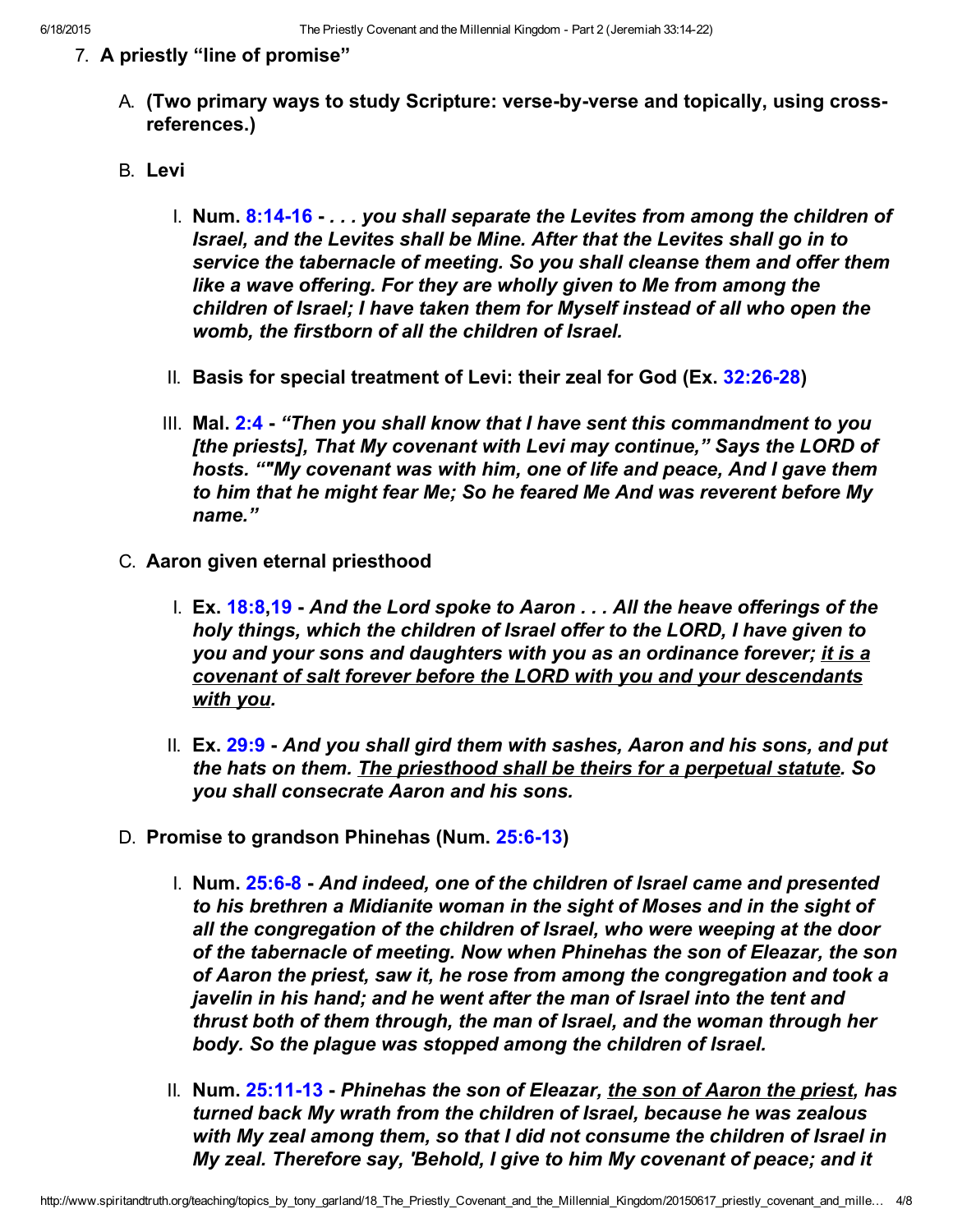6/18/2015 The Priestly Covenant and the Millennial Kingdom Part 2 (Jeremiah 33:1422)

shall be to him and his descendants after him a covenant of an everlasting priesthood, because he was zealous for his God, and made atonement for the children of Israel.'

- a. (Note about zeal)
- b. (Our ministry is vastly different today)
- E. Promise as good as David's (Jer. [33:1821\)](http://www.spiritandtruth.org/bibles/nasb/b24c033.htm#Jer._C33V18)
- F. Now for a curve ball: the infidelity of Levites
	- I. Ne. 13:28-29 And one of the sons of Joiada, the son of Eliashib the high priest, was a son-in-law of Sanballat the Horonite; therefore I drove him from me. Remember them, O my God, because they have defiled the priesthood and the covenant of the priesthood and the Levites.
	- II. Mal.  $2:7-9$  "For the lips of a priest should keep knowledge, And people should seek the law from his mouth; For he is the messenger of the LORD of hosts. But you have departed from the way; You have caused many to stumble at the law. You have corrupted the covenant of Levi," Says the LORD of hosts. "Therefore I also have made you contemptible and base Before all the people, Because you have not kept My ways But have shown partiality in the law."
	- III. Eze. 44:10-13 "And the Levites who went far from Me, when Israel went astray, who strayed away from Me after their idols, they shall bear their iniquity. Yet they shall be ministers in My sanctuary, as gatekeepers of the house and ministers of the house; they shall slay the burnt offering and the sacrifice for the people, and they shall stand before them to minister to them. Because they ministered to them before their idols and caused the house of Israel to fall into iniquity, therefore I have raised My hand in an oath against them," says the Lord GOD, "that they shall bear their iniquity. And they shall not come near Me to minister to Me as priest, nor come near any of My holy things, nor into the Most Holy Place; but they shall bear their shame and their abominations which they have committed."
	- $IV.$  Uh-oh, has the priestly covenant has been annulled by the infidelity of the Levites?
- G. Faithfulness of Zadok
	- I. Zadok was a priest of the house of Eleazar, the son of Aaron (1Chr. [24:3\)](http://www.spiritandtruth.org/bibles/nasb/b13c024.htm#1Chr._C24V3)
	- II. He joined David at Hebron after Saul's death (1Chr. [12:28\)](http://www.spiritandtruth.org/bibles/nasb/b13c012.htm#1Chr._C12V28)
	- III. Faithful to David when Absalom, David's son, arose against David (2S. [19:11\)](http://www.spiritandtruth.org/bibles/nasb/b10c019.htm#2S._C19V11)
	- IV. Faithful to Solomon when Adonijah, another of David's sons, attempted to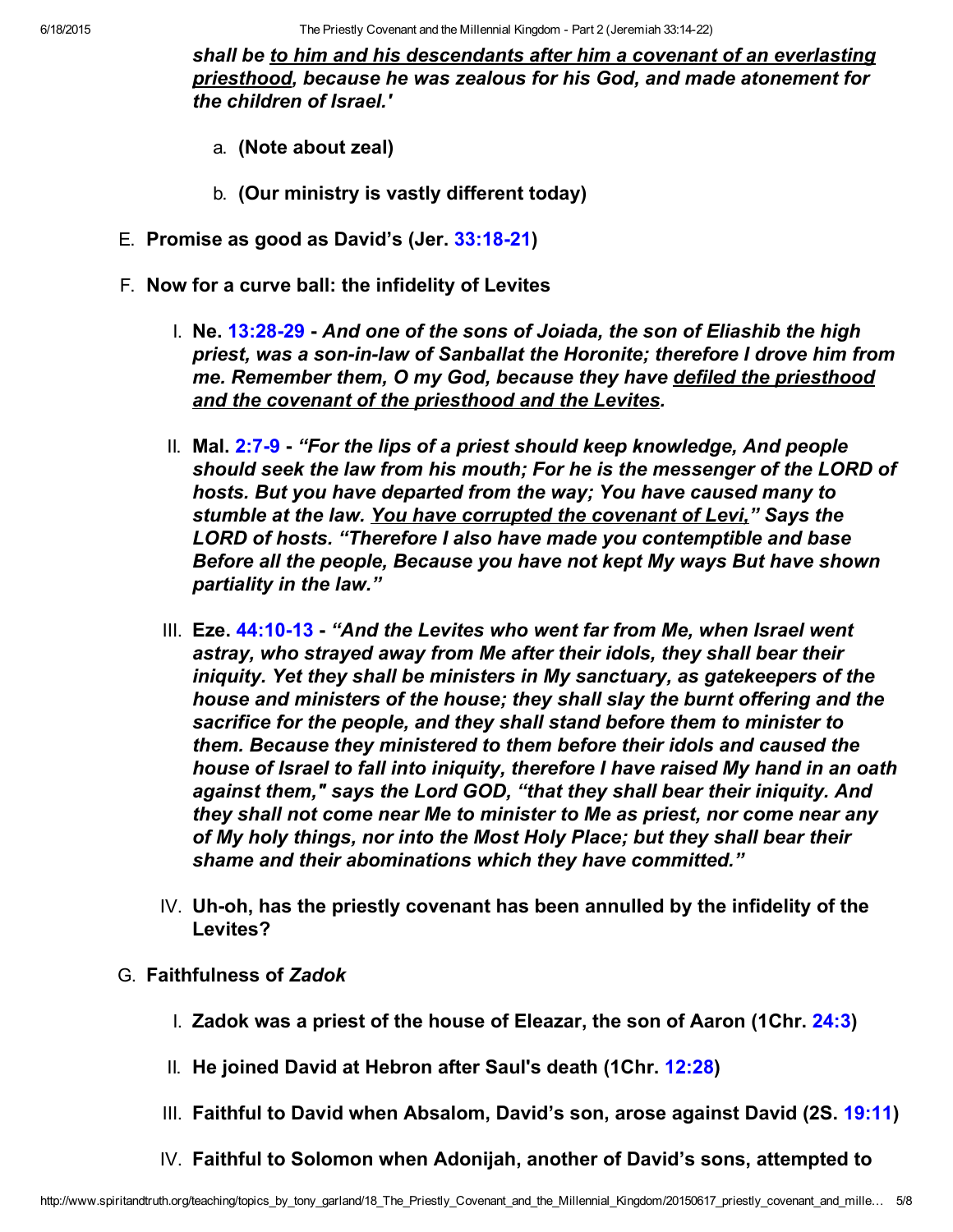take the kingdom instead of Solomon (1K. [1:34\)](http://www.spiritandtruth.org/bibles/nasb/b11c001.htm#1K._C1V34)

- V. Solomon awarded his faithfulness by appointing him as priest in place of Abiathor (1K. [2:27,](http://www.spiritandtruth.org/bibles/nasb/b11c002.htm#1K._C2V27)[35](http://www.spiritandtruth.org/bibles/nasb/b11c002.htm#1K._C2V35))
- VI. Line of descent: from Levites  $(1Chr. 6:1-8)$ 
	- a. LEVI  $\rightarrow$  Kohath  $\rightarrow$  Amram  $\rightarrow$  Moses (not a priest)  $\rightarrow$  AARON  $\rightarrow$  Eleazar  $\rightarrow$  PHINEHAS  $\rightarrow$  Abishua  $\rightarrow$  Bukki  $\rightarrow$  Uzzi  $\rightarrow$  Zerahiah  $\rightarrow$  Meraioth  $\rightarrow$ Amariah  $\rightarrow$  Ahitub  $\rightarrow$  ZADOK
- H. Millennial priests are in line of Zadok
	- I. Eze.  $40:46$  "The chamber which faces north is for the priests who have charge of the altar; these are the sons of Zadok, from the sons of Levi, who come near the LORD to minister to Him.
	- II. Eze. [43:19](http://www.spiritandtruth.org/bibles/nasb/b26c043.htm#Eze._C43V19)  'You shall give a young bull for a sin offering to the priests, the Levites, who are of the seed of Zadok, who approach Me to minister to Me.' says the Lord GOD.
	- III. Eze. [44:15](http://www.spiritandtruth.org/bibles/nasb/b26c044.htm#Eze._C44V15)  "But the priests, the Levites, the sons of Zadok, who kept charge of My sanctuary when the children of Israel went astray from Me, they shall come near Me to minister to Me; and they shall stand before Me to offer to Me the fat and the blood," says the Lord GOD.
	- IV. Eze.  $48:11$  "It shall be for the priests of the sons of Zadok, who are sanctified, who have kept My charge, who did not go astray when the children of Israel went astray, as the Levites went astray.
- 8. The promise in Jeremiah [33](http://www.spiritandtruth.org/bibles/nasb/b24c033.htm#Jer._C33V1) regarding the line of Levi is for real
	- A. It finds its fulfillment in the descendants of Levi's great-great-great-great (12 times!) grandson Zadok
		- I. Substantial evidence: the millennial kingdom is a future geopolitical reality
		- II. The millennial temple will also be a real temple with a real priesthood offering real sacrifices
		- III. (Just like the animal sacrifices in the OT, the millennial sacrifices neither contribute to nor take away from the work of Christ.)
	- B. More than that: we can always take God at His Word
	- C. Struggling to understand difficult passages yields a higher view of God and a richer understanding of His Word
		- $\blacksquare$  We gain a deeper appreciation of the interwoven, carefully-crafted nature of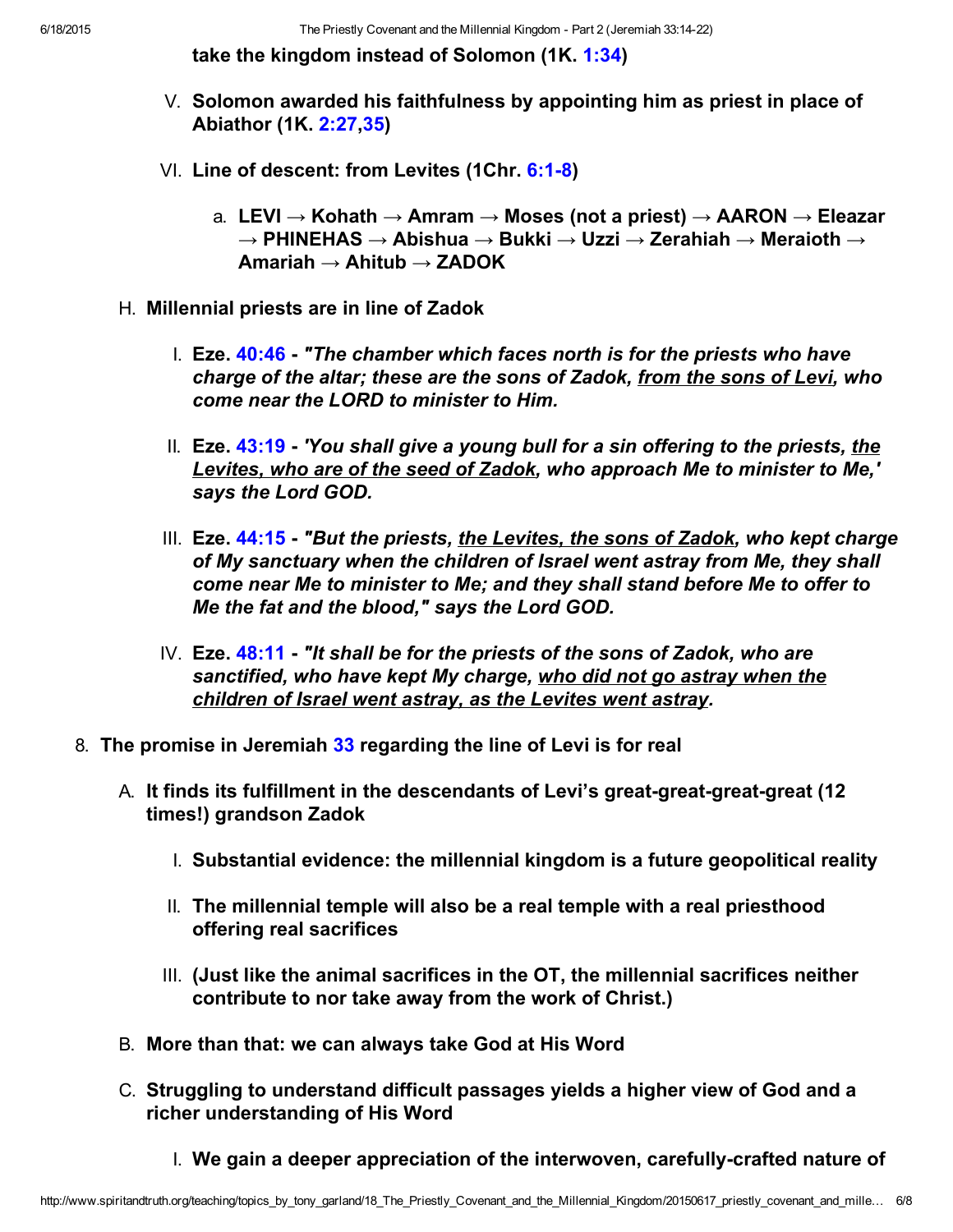the Bible—written by over 40 human authors over a period of hundreds of years, but superintended by one Divine Author: the Holy Spirit

- D. Spiritualizing and allegorizing what God has plainly said inhibits our understanding of God and our Christian growth
	- I. When we take the "easy answer" and ignore the details, we robbed ourselves of a true understanding of what God has said
	- II. We unwittingly side with Satan by questioning what God has said: "Has God indeed said?" (Gen. [3:1\)](http://www.spiritandtruth.org/bibles/nasb/b01c003.htm#Gen._C3V1)

Personal Lessons

- 1. God responds to zeal and dedication.
- 2. We can influence our own heritage and that of our offspring by our zeal and dedication.
- 3. Zeal isn't good enough: faithfulness is also required.

A. Levi had zeal, but in the long run, his descendants lacked faithfulness.

- 4. You can't expect to get near to God unless you have zeal, dedication and faithfulness.
- 5. Obedience to God and great respect for God are prerequisites for those who seek to approach Him (Lev. [10:3\)](http://www.spiritandtruth.org/bibles/nasb/b03c010.htm#Lev._C10V3).



<span id="page-6-2"></span>[SpiritAndTruth.org Scan Code](http://www.spiritandtruth.org/)<sup>[c](#page-7-1)</sup>

Endnotes:

<span id="page-6-1"></span>[1.](#page-1-0) NKJV, (Jeremiah 33:14-22)

Sources:

NKJV Unless indicated otherwise, all Scripture references are from the New King James Version, copyright © 1982 by Thomas Nelson, Inc. Used by permission. All rights reserved.

#### <span id="page-6-0"></span>Links Mentioned Above [a](#page-0-1) - See

[http://www.spiritandtruth.org/teaching/topics\\_by\\_tony\\_garland/18\\_The\\_Priestly\\_Covenant\\_and\\_the\\_Millennial\\_Kingdom/index.htm](http://www.spiritandtruth.org/teaching/topics_by_tony_garland/18_The_Priestly_Covenant_and_the_Millennial_Kingdom/index.htm).

htt[p:](#page-0-0)//www.s[piritandtruth.org/teaching/topics\\_by\\_tony\\_garland](http://www.spiritandtruth.org/id/tg.htm)/18\_The\_Priestly\_Covenant\_and\_the\_Millennial\_Kingdom/20150617\_priestly\_covenant\_and\_mille… 7/8